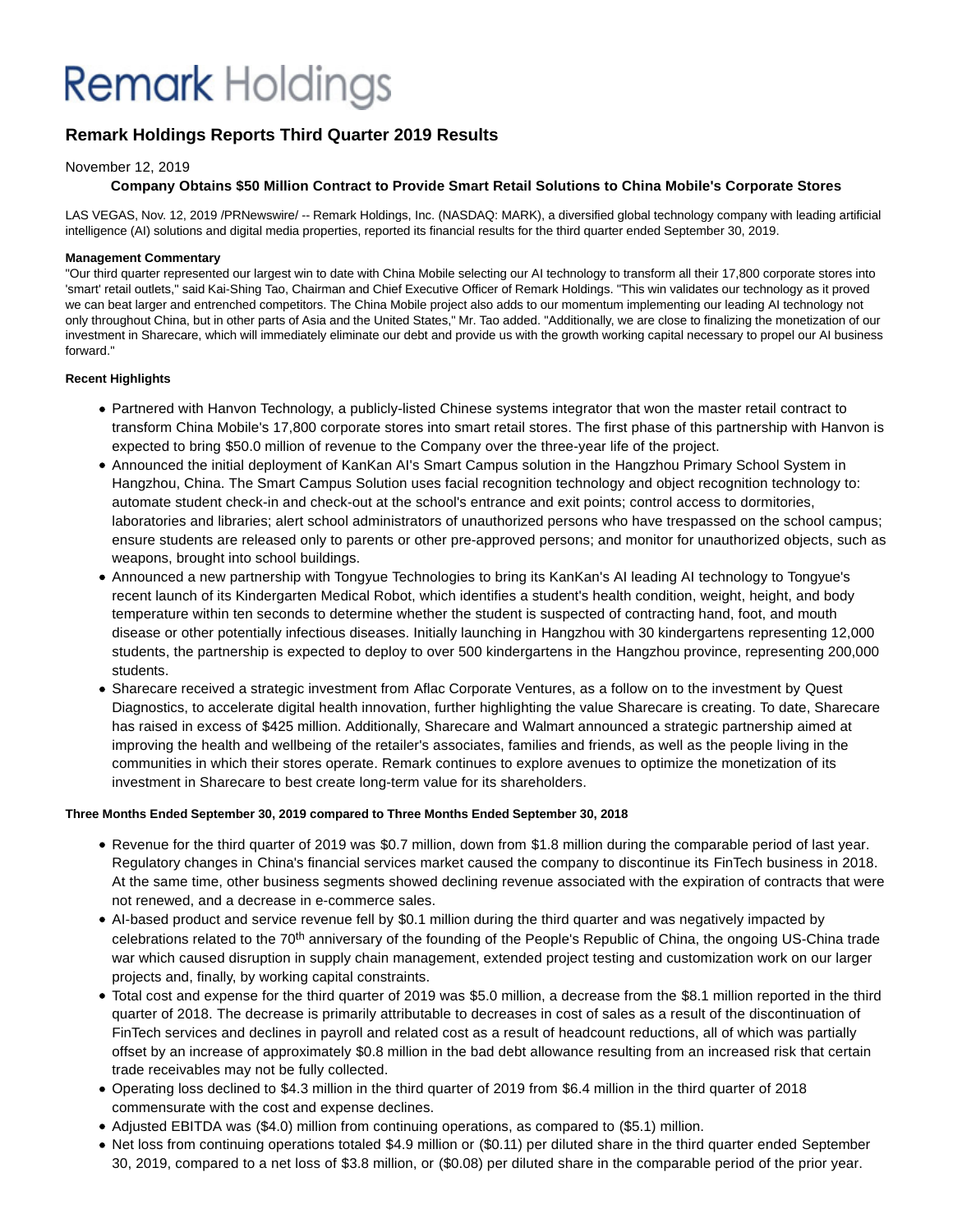At September 30, 2019, the cash and cash equivalents balance was \$0.7 million, compared to a cash position of \$1.4 million at December 31, 2018. Cash declined primarily due to timing of payments related to elements of working capital, offsetting proceeds from common stock issuances.

#### **Conference Call Information**

Mr. Tao will hold a conference call today, November 12, 2019 at 4:30 p.m. Eastern Time (1:30 p.m. Pacific Time) to discuss these financial results. A question and answer session will follow management's presentation.

Toll-Free Number: 800.263.0877 International Number: 646.828.8143 Conference ID: 6600270

Please call the conference telephone number 10 minutes prior to the start time. An operator will register your name and organization. The conference call will be broadcast simultaneously and available for replay via the investor section of the Company's website [here.](https://c212.net/c/link/?t=0&l=en&o=2640696-1&h=172662781&u=http%3A%2F%2Fpublic.viavid.com%2Fplayer%2Findex.php%3Fid%3D136943&a=here)

A replay of the call will be available after 7:30 pm Eastern time on the same day through November 17, 2019.

Toll-Free Replay Number: 844.512.2921 International Replay Number: 412.317.6671 Replay ID: 6600270

# **Remark Holdings**

#### **About Remark Holdings, Inc.**

Remark Holdings, Inc. (NASDAQ: MARK) delivers an integrated suite of AI solutions that enable businesses and organizations to solve problems, reduce risk and deliver positive outcomes. The company's easy-to-install AI products are being rolled out in a wide range of applications within the retail, financial, public safety and workplace arenas. The company also owns and operates digital media properties that deliver relevant, dynamic content and ecommerce solutions. The company is headquartered in Las Vegas, Nevada, with additional operations in Los Angeles, California and in Beijing, Shanghai, Chengdu and Hangzhou, China. For more information, please visit the company's website a[t www.remarkholdings.com.](https://c212.net/c/link/?t=0&l=en&o=2640696-1&h=2662662937&u=http%3A%2F%2Fwww.remarkholdings.com%2F&a=www.remarkholdings.com)

#### **Forward-Looking Statements**

This press release may contain forward-looking statements, including information relating to future events, future financial performance, strategies, expectations, competitive environment and regulation. Words such as "may," "should," "could," "would," "predicts," "potential," "continue," "expects," "anticipates," "future," "intends," "plans," "believes," "estimates," and similar expressions, as well as statements in future tense, identify forwardlooking statements. These statements involve known and unknown risks, uncertainties and other factors, including those discussed in Part I, Item 1A. Risk Factors in Remark Holdings' Annual Report on Form 10-K and Remark Holdings' other filings with the SEC. Any forward-looking statements reflect Remark Holdings' current views with respect to future events, are based on assumptions and are subject to risks and uncertainties. Given such uncertainties, you should not place undue reliance on any forward-looking statements, which represent Remark Holdings' estimates and assumptions only as of the date hereof. Except as required by law, Remark Holdings undertakes no obligation to update or revise publicly any forward-looking statements after the date hereof, whether as a result of new information, future events or otherwise.

**Company Contact:** E. Brian Harvey Remark Holdings, Inc. [ebharvey@remarkholdings.com](mailto:ebharvey@remarkholdings.com) 702-701-9514

### **REMARK HOLDINGS, INC. AND SUBSIDIARIES**

Condensed Consolidated Balance Sheets (dollars in thousands, except share and per share amounts)

|                                          | September 30,<br>2019 | December 31,<br>2018 |        |
|------------------------------------------|-----------------------|----------------------|--------|
|                                          | (Unaudited)           |                      |        |
| Assets                                   |                       |                      |        |
| Cash and cash equivalents                | \$<br>656             | \$                   | 1,410  |
| Trade accounts receivable, net           | 3,792                 |                      | 5,762  |
| Prepaid expense and other current assets | 6,233                 |                      | 7,907  |
| Notes receivable, current                |                       |                      | 100    |
| Assets of disposal group, current        |                       |                      | 28,966 |
| Total current assets                     | 10,681                |                      | 44,145 |
| Property and equipment, net              | 1,591                 |                      | 2,075  |
| Operating lease assets                   | 5,294                 |                      |        |
| Investment in unconsolidated affiliates  | 1,920                 |                      | 2,005  |
| Intangibles, net                         | 752                   |                      | 1,010  |
| Other long-term assets                   | 1,245                 |                      | 450    |
| Assets of disposal group, long-term      |                       |                      | 44,123 |
| Total assets                             | 21,483                |                      | 93,808 |
| Liabilities and Stockholders' Deficit    |                       |                      |        |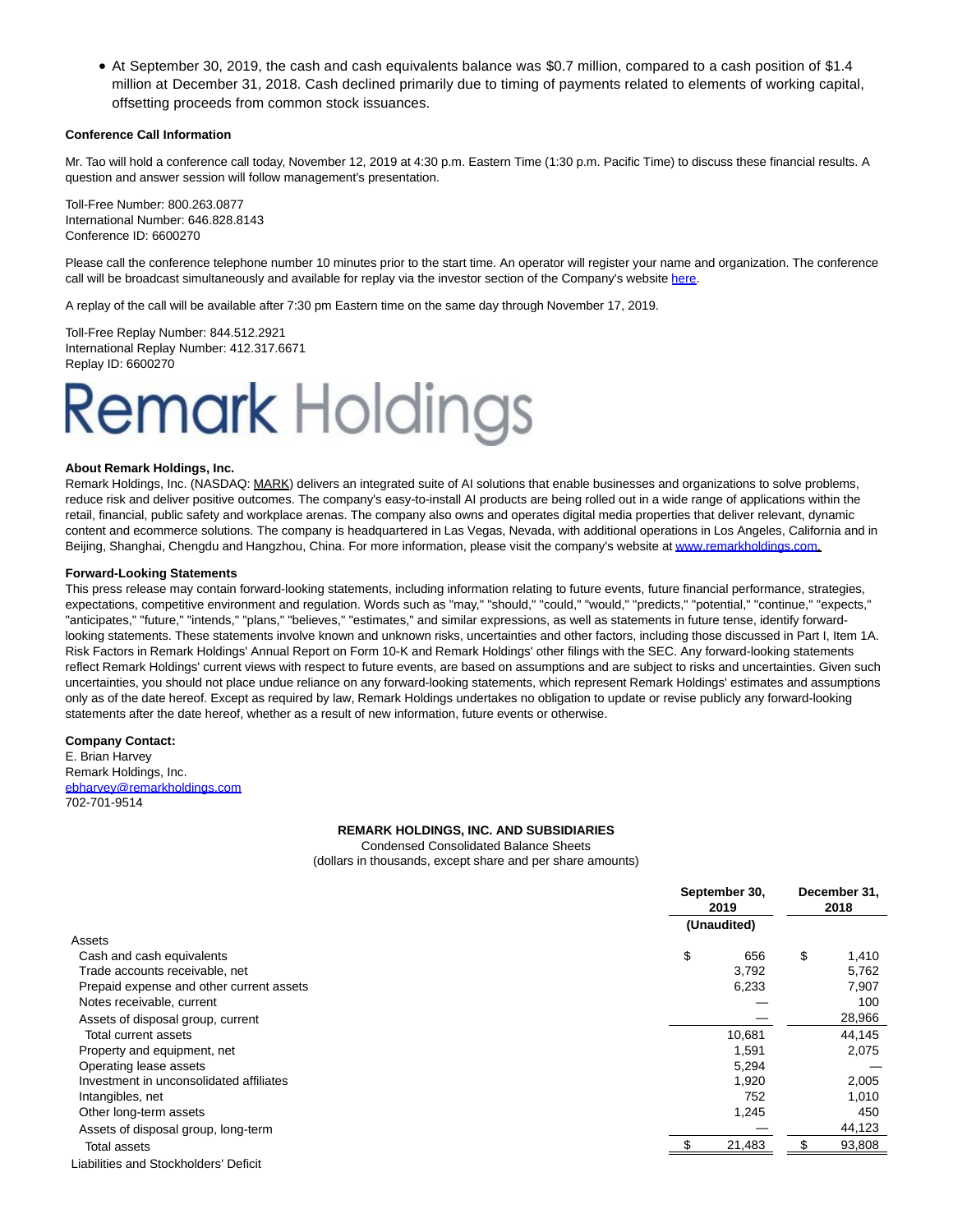| Accounts payable                                                                                 | \$<br>7,585 | \$<br>5,675 |
|--------------------------------------------------------------------------------------------------|-------------|-------------|
| Accrued expense and other current liabilities                                                    | 12,861      | 16,812      |
| Contract liability                                                                               | 312         | 132         |
| Note payable                                                                                     | 3,000       | 3.000       |
| Loans payable, current, net of unamortized discount and debt issuance cost                       | 11,632      | 35,314      |
| Liabilities of disposal group, current                                                           |             | 41,648      |
| Total current liabilities                                                                        | 35,390      | 102,581     |
| Operating lease liabilities, long-term                                                           | 5,436       |             |
| Warrant liability                                                                                | 881         | 1,383       |
| Other liabilities                                                                                |             | 2,934       |
| Liabilities of disposal group, long-term                                                         |             | 34          |
| <b>Total liabilities</b>                                                                         | 41,707      | 106,932     |
| Preferred stock, \$0.001 par value; 1,000,000 shares authorized; none issued                     |             |             |
| Common stock, \$0.001 par value; 100,000,000 shares authorized; 48,430,159 and 39,053,312 shares |             |             |
| issued and outstanding at September 30, 2019 and December 31, 2018, respectively                 | 48          | 39          |
| Additional paid-in-capital                                                                       | 317,732     | 308,018     |
| Accumulated other comprehensive income                                                           | (224)       | 32          |
| Accumulated deficit                                                                              | (337,780)   | (321,213)   |
| Total stockholders' deficit                                                                      | (20, 224)   | (13,124)    |
| Total liabilities and stockholders' deficit                                                      | 21,483      | 93,808      |

#### **REMARK HOLDINGS, INC. AND SUBSIDIARIES**

Unaudited Condensed Consolidated Statements of Operations and Comprehensive Loss

(dollars in thousands, except per share amounts)

|                                                           | <b>Three Months Ended</b><br>September 30. |                        | <b>Nine Months Ended</b><br>September 30, |                 |  |
|-----------------------------------------------------------|--------------------------------------------|------------------------|-------------------------------------------|-----------------|--|
|                                                           | 2019                                       | 2018                   | 2019                                      | 2018            |  |
| Revenue                                                   | \$<br>686                                  | \$<br>1,755            | \$<br>4,760                               | \$<br>7,468     |  |
| Cost and expense                                          |                                            |                        |                                           |                 |  |
| Cost of revenue (excluding depreciation and amortization) | 189                                        | 1,231                  | 3,323                                     | 5,778           |  |
| Sales and marketing                                       | 736                                        | 1,108                  | 2,282                                     | 3,165           |  |
| Technology and development                                | 752                                        | 1,459                  | 2,910                                     | 3,550           |  |
| General and administrative                                | 3,052                                      | 3,760                  | 8,483                                     | 25,410          |  |
| Depreciation and amortization                             | 229                                        | 520                    | 814                                       | 1,657           |  |
| Other operating expense                                   |                                            | 47                     | 6                                         | 93              |  |
| Total cost and expense                                    | 4,958                                      | 8,125                  | 17,818                                    | 39,653          |  |
| Operating loss                                            | (4,272)                                    | (6,370)                | (13,058)                                  | (32, 185)       |  |
| Other income (expense)                                    |                                            |                        |                                           |                 |  |
| Interest expense                                          | (457)                                      | (345)                  | (1, 397)                                  | (1,017)         |  |
| Other income (expense), net                               | (24)                                       |                        | 23                                        | 44              |  |
| Change in fair value of warrant liability                 | (160)                                      | 3,525                  | 502                                       | 22,190          |  |
| Other gain (loss), net                                    | (28)                                       | (16)                   | (27)                                      | 507             |  |
| Total other income (expense), net                         | (669)                                      | 3,164                  | (899)                                     | 21,724          |  |
| Loss from continuing operations before income taxes       | (4,941)                                    | (3,206)                | (13, 957)                                 | (10, 461)       |  |
| Benefit from income taxes                                 |                                            | 442                    |                                           | 1,437           |  |
| Loss from continuing operations                           | \$<br>(4,941)                              | \$<br>(2,764)          | \$<br>(13, 957)                           | \$<br>(9,024)   |  |
| Loss from discontinued operations, net of tax             |                                            |                        |                                           |                 |  |
|                                                           |                                            | (1,001)                | (2,610)                                   | (5, 415)        |  |
| Net loss                                                  | \$<br>(4,941)                              | \$<br>(3,765)          | \$<br>(16, 567)                           | \$<br>(14, 439) |  |
| Other comprehensive income (loss)                         |                                            |                        |                                           |                 |  |
| Foreign currency translation adjustments                  | (289)                                      | (82)                   | (256)                                     | (67)            |  |
| Comprehensive loss                                        | \$<br>(5,230)                              | $\sqrt{2}$<br>(3, 847) | $\frac{1}{2}$<br>(16, 823)                | \$<br>(14, 506) |  |
| Weighted-average shares outstanding, basic and diluted    | 46,282                                     | 35,463                 | 43,085                                    | 33,608          |  |
| Net loss per share, basic and diluted                     |                                            |                        |                                           |                 |  |
| Continuing operations                                     | \$<br>(0.11)                               | \$<br>(0.08)           | \$<br>(0.32)                              | \$<br>(0.27)    |  |
| Discontinued operations                                   |                                            | (0.03)                 | (0.06)                                    | (0.16)          |  |
| Consolidated                                              | \$<br>(0.11)                               | \$<br>(0.11)           | $\frac{1}{2}$<br>(0.38)                   | \$<br>(0.43)    |  |